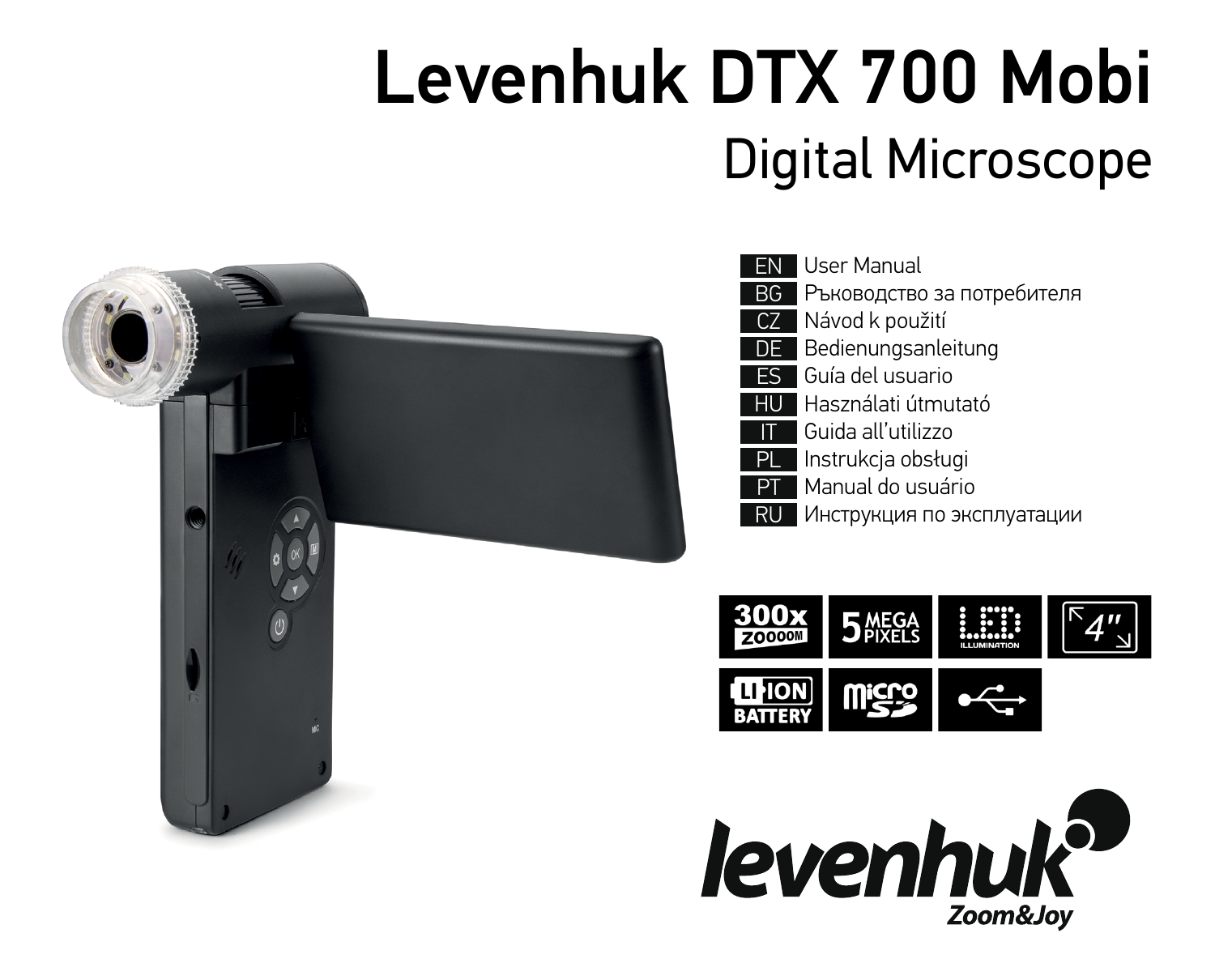## Levenhuk DTX 700 Mobi

## Digital Microscope



## **Microscope parts**

- **O** Capture **2** Zoom adjustment wheel **O** Polarizing wheel **Battery status indicator**
- **6** HDMI out
- $\bullet$  AV out
- **D** DC: charge battery USB: output to PC
- **O** Objective lens  $\Omega$  1/4" screw
- MicroSD slot
- **n** Focus wheel



- **D** Speaker
- **13** Setup
- Power on/off
- $\mathbf{D}$  Up
- **C** Photo/Video/Playback

**B** Brightness adjustment wheel

- OK (Confirm)
- **a** Down
	- **22** Microphone







The kit includes: microscope, tripod, rechargeable battery, USB cable, AV cable, power adapter, software CD, pouch, user manual and lifetime warranty.

Never, under any circumstances, look directly at the Sun, another bright source of light or at a laser through this device, as this may cause PERMANENT RETINAL DAMAGE and may lead to BLINDNESS.

## **Microscope assembly**

Open the battery compartment and insert the battery into the battery compartment matching the indicated polarity. The battery has to be fully charged before turning the microscope on for the first time. Plug the power cable into the power cable socket on the microscope body (7) and connect it to a power source. The battery status indicator (4) will turn red. Once the battery is fully charged, the indicator will go out. You can now disconnect the microscope from the power source and turn it on. The fully-charged battery allows you to use the microscope for 2.5 hours. The illumination will grow dim and the image quality will decrease to inform you that the battery is low. Charge the battery, as described above.

A microSD card (purchased separately) is required to save captured images and recorded videos. Turn the microscope off and insert the microSD card into the corresponding slot on the microscope body until it locks in place with a click. Do not apply excessive force when inserting the microSD card. Try rotating the card, if it does not lock in place with ease. Format the card before using it. To turn the microscope on, open the LCD display or press the power button (17). To turn the microscope off, fold the LCD display or press the power button (17) again (refer to microscope off, fold the LCD display or press the power button (17) again (refer to Power saving section for more information).

## **Display icons**

 $12M$ 

= 18<br><u>= 19</u> <sub>20</sub>





Start and stop video recording

Playback mode

resolution

Battery status indicator

Total number of images that may be captured (based on the 001618

current resolution) MicroSD status icon

*Note: Interface icons will be hidden if no key has been pressed and held for 10 seconds.* 

#### **Capturing an image**

Turn the microscope on and point it at an object. Make sure the LCD display is fully unfolded. Adjust the illumination brightness, so that the specimen is evenly lit. Change magnification, then focus your view and press the capture button (1) to capture an image.

#### **Recording a video**

Press the Photo/Video/Playback button (19) to switch to video mode. The icon in the upper left corner of the screen will change in confirmation. Press the capture button (1) to start recording and press it again to stop.

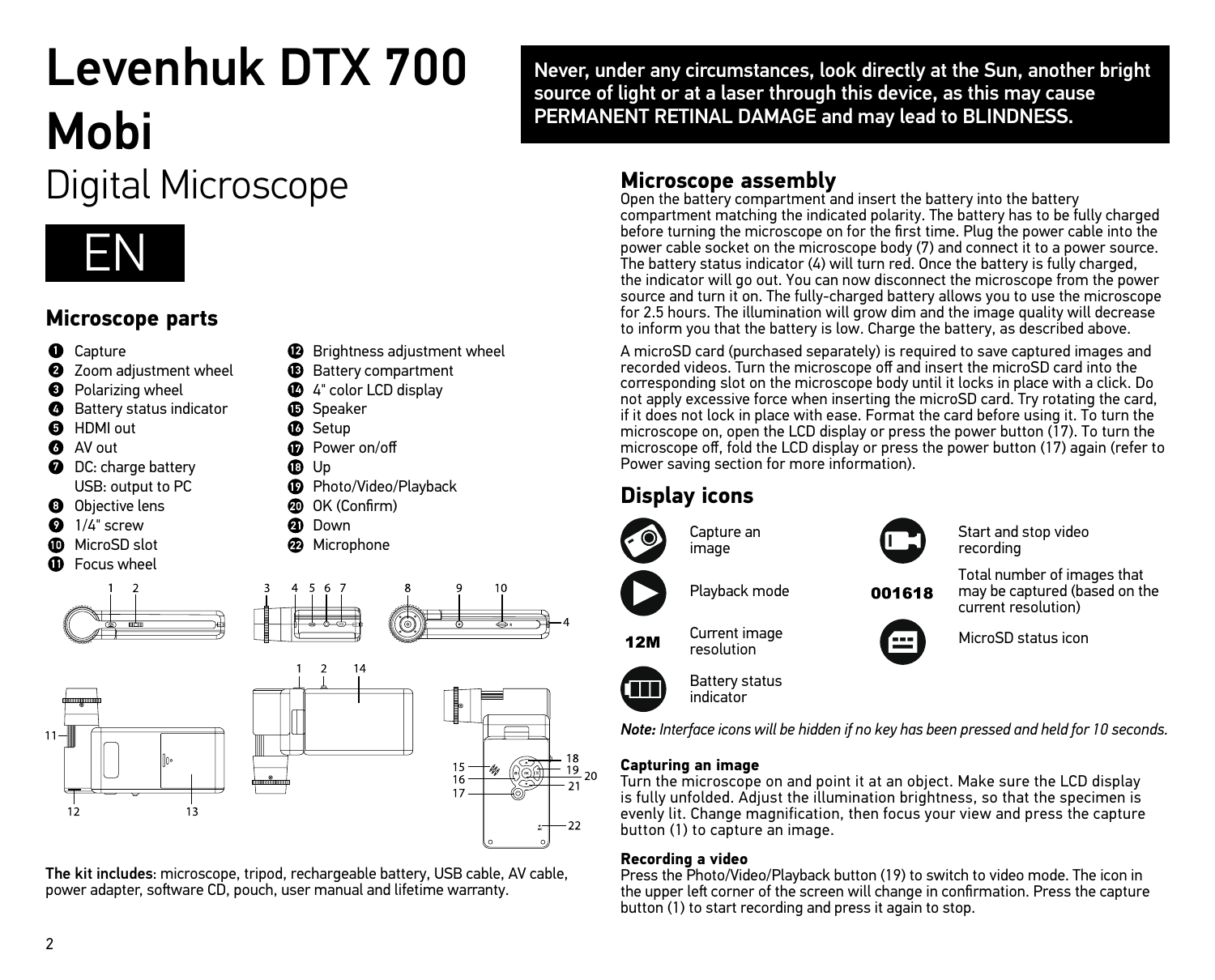#### **Playback**

Press the Photo/Video/Playback button (19) to switch to playback mode. The icon in the upper left corner of the screen will change in confirmation. Select the desired photo or video clip with UP (18) and DOWN (21) buttons and press OK (20) to play it.

#### **Deleting files**

When browsing saved files, press the Setup button (16), select Delete… and press OK (20) to confirm selection (you can choose to delete everything or just the selected file from the displayed menu).

#### **Protecting files**

When browsing saved files, press the Setup button (16), select Protect and press OK (20) to confirm selection (you can choose to protect everything or just the selected file from the displayed menu).

#### **Zoom**

Scroll the zoom adjustment wheel (2) to zoom your view in or out.

#### **Polarizing filter**

You can use a polarizing filter to reduce light reflection while observing objects with a shiny surface like metal, crystals, etc. Rotate the polarizing wheel (3) by 90 degrees to activate or deactivate the polarizing effect.

#### **Mass storage on PC**

Insert a microSD card in the slot. Connect the microscope to your PC with the USB cable to download images from the card to your computer.

#### **Preview on PC**

Only works with the software installed. Remove the microSD card from the slot. Connect the microscope to your PC with the USB cable.

#### **Connecting the microscope to a TV-set**

Plug the AV cable into the microscope and connect it to your TV-set (refer to the User Guide of your TV-set for additional information). Turn on the TV and select the correct channel from the corresponding menu of the TV-set (refer to the User Guide of your TV-set for additional information).

#### **Attaching the tripod**

Place the tripod on a stable surface. Connect the tripod to the threaded hole (9) on the microscope and rotate the microscope until it locks in place. Do not apply excessive pressure during rotation, as this may damage both the microscope and the tripod. Tripod height may be adjusted, if necessary.

### **Display menu**

Press Setup button (16) to open the main display menu. From this menu you can set image and video resolution, the interface language, date and time, turn on the power saving mode, set up the TV connection, format the SD card, reset settings and check the hardware version. Also, this menu provides access to the Loop recording mode and Date Stamp option.

#### **Resolution**

Select the image or video resolution from the main menu and choose the required resolution by pressing the Down button (21), then confirm by pressing the OK button  $(20)$ .

*Note: This model supports the following image resolutions: 12M, 10M, 8M, 5M, 3M; video resolutions: 1080P, 720P.*

#### **Capture mode**

In photo mode, press the Setup button (16) and choose the Capture mode to setup the sequence capture. For example, you can set up the microscope to take a photo every 5 seconds.

#### **Loop recording**

In video mode, press the Setup button (16) and choose the Loop recording mode. You can select the duration of the video clip or turn the Loop recording mode off. While the Loop recording mode is on, each video clip of selected duration will be recorded over the previous one.

#### **Date Stamp**

Select Date Stamp from the main menu and then select a target option.

#### **Date and time**

Select Date/Time from the main menu by the Down button (21) and set the current date and time.

#### **TV connection**

Select TV Mode from the main menu and then select, between NTSC and PAL, the correct mode compatible with your TV. Press the OK button (20) to confirm selection.

#### **Power saving**

Select Auto Power Off from the main menu and set the idle time before the microscope automatically shuts down. Press the OK button (20) to confirm selection.

#### **Settings reset**

Select Default Setting from the main menu to revert back to factory settings.

#### **Language**

Select Language from the main menu and choose one of the existing settings. Press the OK button (20) to confirm selection.

#### **MicroSD card formatting**

Select Format SD from the main menu to format the installed memory card. All the files on the card will be deleted after card formatting. Normally card formatting is not necessary, unless your card is not able to store the captured image.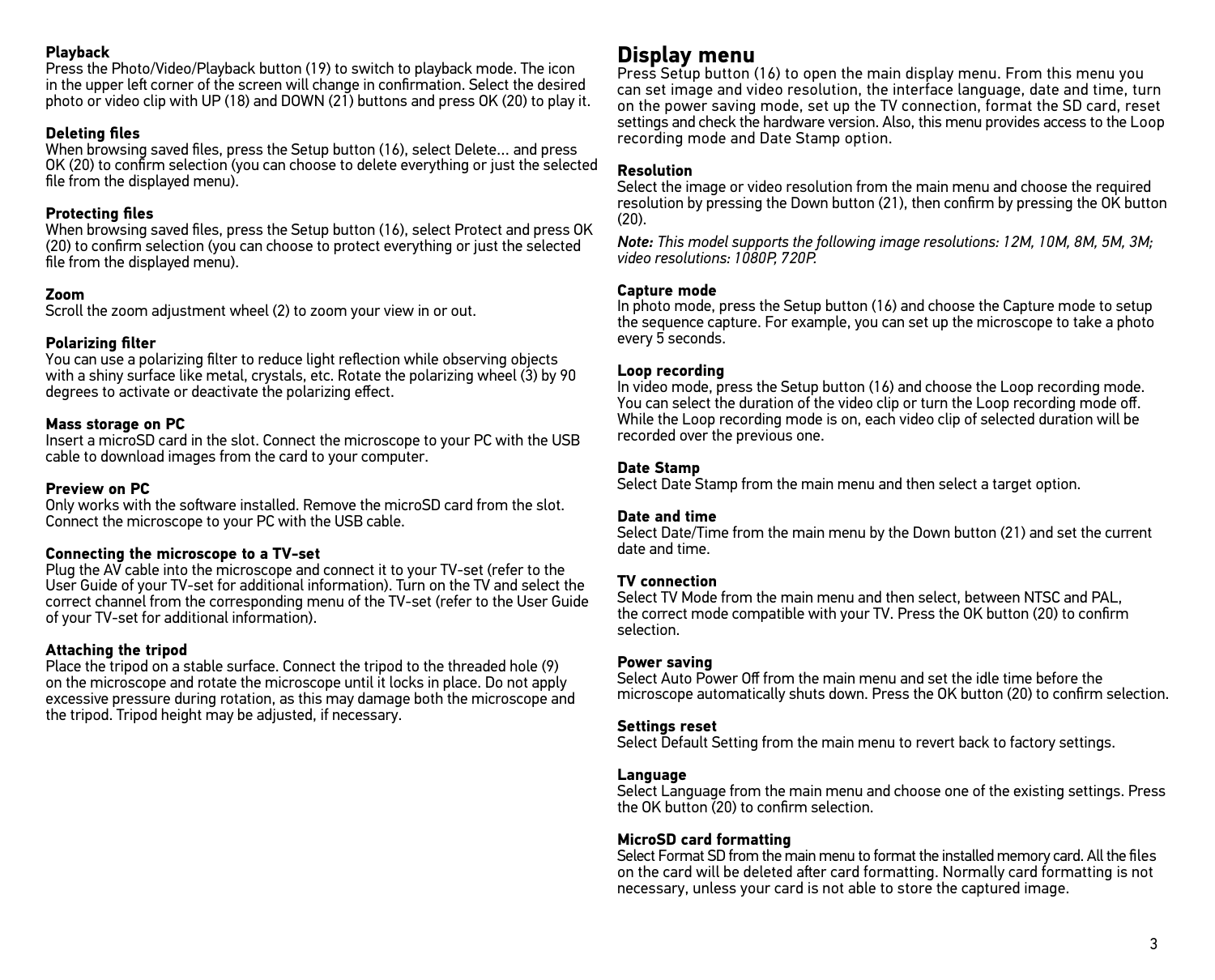## **PortableCapture software**

Insert the installation CD into your CD drive. Choose the folder according to the operating system of your device. Double click the installation file to install the application and follow the instructions on screen. The installation CD contains a copy of the user manual, which you can find in the User Manual folder. Connect the microscope to your PC with a USB cable and run the PortableCapture application. A pop-up message will warn you if the microscope is not connected to the PC.

## **Application menu**





Capture an image  $\begin{array}{|c|c|c|}\n\hline\n\end{array}$  Start and stop video recording



Sequence capture (you can set the time to begin capturing images or videos, interval between them, video duration and the number of images or videos to be captured)



Full screen mode. To exit full screen mode, press Escape on your keyboard or double-click anywhere on the screen

### **File**

Photos Folder: set a directory for captured images. Videos Folder: set a directory for recorded videos.

#### **Options**

Resolution: set image resolution. Date/Time: hide or display date and time of capture during preview. Language: change the language of the user interface. XY Guide: hide or display a grid on images. Full screen mode: go full screen.

#### **Capture**

Photo: capture an image. Video: record a video.

#### **Capturing an image**

Click the corresponding icon on the toolbar or select Photo from the Capture menu.

#### **Recording a video**

Click the corresponding icon on the toolbar or select Video from the Capture menu.

#### **Sequence capture**

Click the corresponding icon on the toolbar. A dialog window will appear where you can set a number of parameters for sequence capture. Click the Photo radio button to set the time to begin capturing images, interval between them and the total number of images. Click the Video radio button to set the time to begin recording videos, their duration, interval between them and the total number of clips.



## **Calibration**

Before calibrating the microscope, turn the grid display on. To do so, select On from Options > XY Guide. By default, the grid is visible. Place the calibration scale on the stage and focus your view. Make sure that the vertical axis of the grid is parallel to scale divisions and capture an image. Double-click the image thumbnail to open it in a separate window.

Click the corresponding icon on the toolbar to begin calibration. Using your mouse, choose two points on the image (you have to know the actual distance between these two points). Once you choose the second point, a dialog window will open, where you have to enter the known distance in the Actual dimension field. The application will automatically calculate the magnification of the image. Click OK to close the dialog window. The calculated magnification will be displayed in the Magnification field.

*Note: Chosen points should form a horizontal line.*

You can check calibration results by measuring the same distance with the Straight line tool. Click the measurements icon, choose the Straight line tool and draw a similar line on the image. If the measured distance is equal to the actual distance, calibration has been successful.

## **Recalibration**

The calibration process has to be repeated if the magnification or focus has been changed during observations.

Click the corresponding icon on the toolbar again and select Reset picture magnification from Reset magnification. Repeat the calibration process, as described above. Change the magnification and capture a few images. Double-click one of the thumbnails to open the resulting image in a preview window. Click the calibration icon on the toolbar and select Set picture magnification from Set magnification. Enter the current magnification in the dialog window that appears and click OK.

If you want to use the same magnification when capturing images in the future, click the calibration icon on the toolbar and select Set capture magnification from Set magnification.